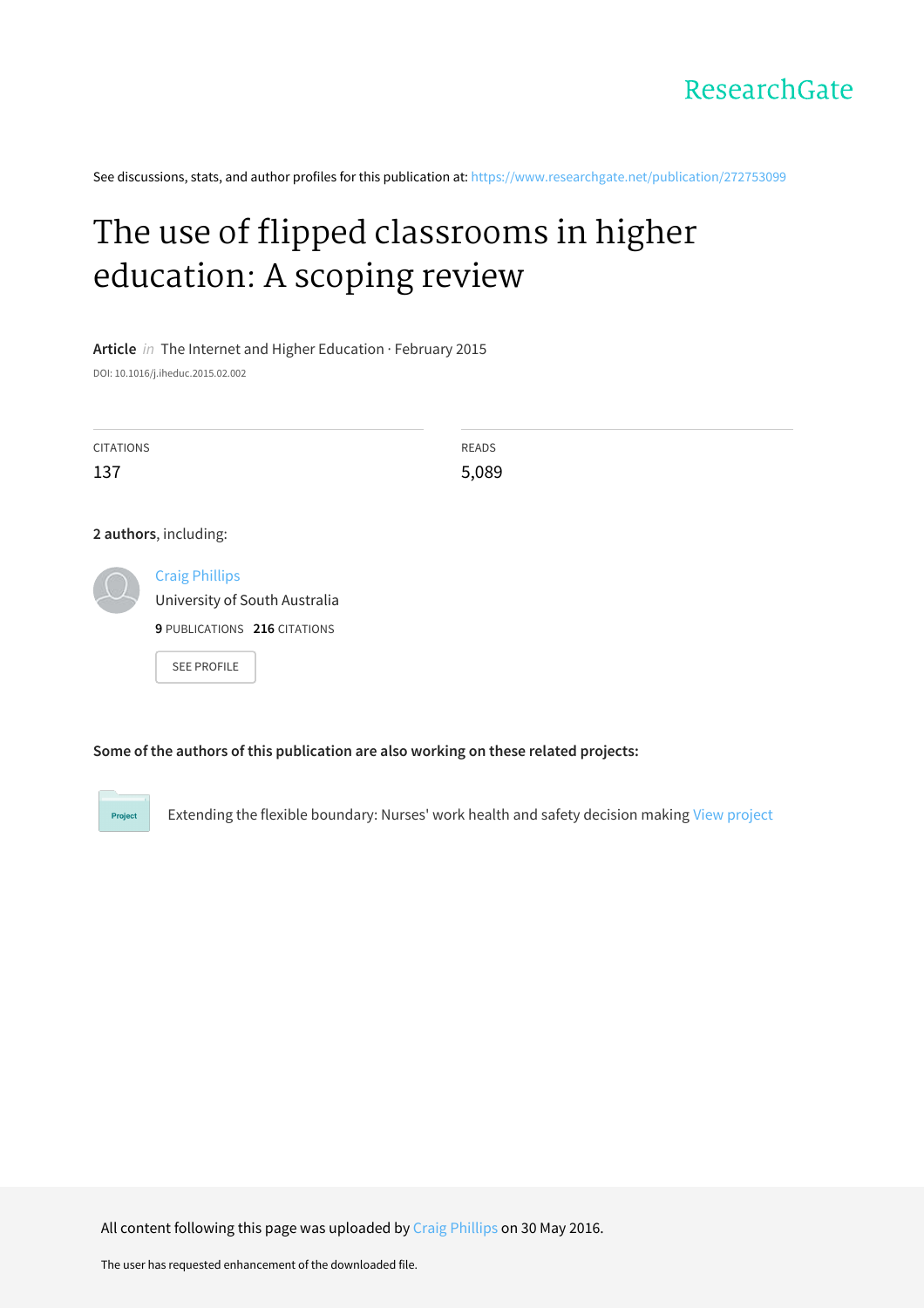Contents lists available at [ScienceDirect](http://www.sciencedirect.com/science/journal/10967516)





## The use of flipped classrooms in higher education: A scoping review $\sqrt{x}$



## Jacqueline O'Flaherty <sup>a,\*</sup>, Craig Phillips <sup>b</sup>

<sup>a</sup> School of Pharmacy and Medical Sciences, University of South Australia, Australia

b School of Nursing and Midwifery, University of South Australia, Australia

#### article info abstract

Article history: Accepted 10 February 2015 Available online 17 February 2015

Keywords: Higher education Flipped classroom Scoping review Educational outcomes Face to face teaching Engagement

There is increasing pressure for Higher Education institutions to undergo transformation, with education being seen as needing to adapt in ways that meet the conceptual needs of our time. Reflecting this is the rise of the flipped or inverted classroom. The purpose of this scoping review was to provide a comprehensive overview of relevant research regarding the emergence of the flipped classroom and the links to pedagogy and educational outcomes, identifying any gaps in the literature which could inform future design and evaluation. The scoping review is underpinned by the five-stage framework Arksey and O'Malley. The results indicate that there is much indirect evidence emerging of improved academic performance and student and staff satisfaction with the flipped approach but a paucity of conclusive evidence that it contributes to building lifelong learning and other 21st Century skills in under-graduate education and post-graduate education.

© 2015 Elsevier Inc. All rights reserved.

#### 1. Introduction

Institutions of higher education are facing increased scrutiny to improve student learning and demonstrate programme effectiveness. Even though academics have access to numerous online teaching tools we know that teaching and learning is not all about the technology. The literature tells us that one of the primary components of effective teaching is student engagement and that engagement is critical for learning [\(Barkley, 2010; Coates, 2006\)](#page-11-0). This is also supported by [Bryson and](#page-11-0) [Hand \(2007\)](#page-11-0) who established that students were more likely to engage if they were supported by educators who established inviting learning environments, demanded high results, and challenged higher order thinking. [Hockings, Cooke, Yamashita, McGinty, and Bowl \(2008\)](#page-11-0) suggest that students who are most deeply engaged will reflect, question, conjecture, evaluate and make connection between ideas. In contrast students who are disengaged appear to take a surface approach to learning by copying out notes, focusing on fragmented facts and jumping to conclusions.

Current educational approaches within higher education utilise blended learning; where students may for example, receive a combination of traditional face to face (F2F) instruction in class and are also required to complete activities outside of the class, facilitated through a range of technological resources. Blended learning has become increasingly popular in

higher education globally, forming the cornerstone of curriculum design and providing opportunity for learning not previously possible or available to students [\(Lage, Platt, & Treglia, 2000\)](#page-11-0). Reflecting this is the rise of the flipped classroom or inverted classroom [\(Lage & Platt,](#page-11-0) [2000\)](#page-11-0), first popularised in secondary education in the United States [\(Bergmann & Sams, 2009\)](#page-11-0).

The flipped classroom paradigm has recently emerged from K-12 education [\(Ash, 2012](#page-11-0)). Most descriptions of the flipped classroom suggest that multimedia lectures be recorded so students can view them out of class and at their own pace (homework). This asynchronous approach frees up in class time for student centred synchronous learning activities. Advocates in K-12 recommend a range of in-class activities including individual practice (e.g. completing maths problems) so that the teacher can then provide individualised help or large scale in inquiry projects [\(Prober & Khan, 2013\)](#page-11-0). In higher education courses it has been suggested that class time should focus on knowledge application ([Pluta,](#page-11-0) [Richards, & Mutnick, 2013\)](#page-11-0). It may also allow the teacher a better opportunity to detect errors in thinking.

It could be argued that the flipped classroom has been in existence within the broader educational sphere for a number of years, through the requirement of students having to complete preparatory work before attending class to discuss concepts at a deeper level ([Strayer, 2012](#page-11-0)). Flipped classrooms take what was previously class content (teacher led instruction) and replace it with what was previously homework (assigned activities to complete) now taking place within the class [\(Pierce & Fox, 2012\)](#page-11-0). In addition, the flipped classroom fosters student ownership of learning through the completion of preparatory work and being more interactive during actual class time. Proponents of flipped class suggest that this pedagogical approach is advantageous for a number of reasons; it allows students to learn at their own pace and that

Funding: This research received no specific grant from any funding agency in the public, commercial, or not-for-profit sectors.

Corresponding author at: University of South Australia, School of Pharmacy and Medical Sciences, City East Campus North Terrace, Adelaide SA 5000, Australia. Tel.:  $+61883022048$ ; fax:  $+61883021262$ .

E-mail address: [Jackie.O'Flaherty@unisa.edu.au](mailto:Jackie.O) (J. O'Flaherty).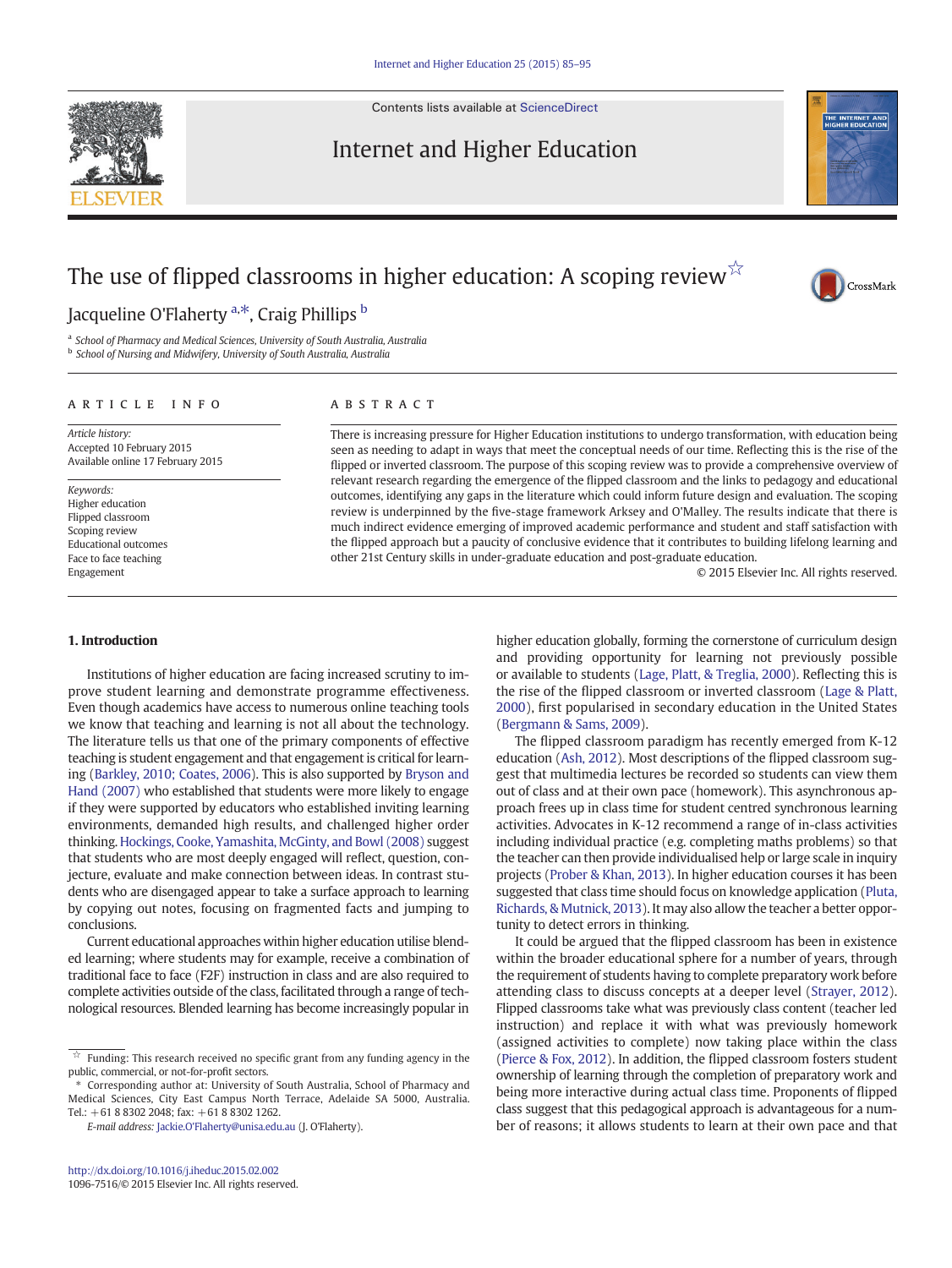they may have flexibility of when they engage with electronic resources, it frees up actual class time for robust discussion and associated problem solving activities related to the aforementioned resources, and that these discussions could be initiated by the students, not the staff member. This model then puts more responsibility for learning on the students so students can work towards mastery of the material. The flipped learning approach is significant as it has the potential to fully equip students, and those already in the work force, with skills to address 21st Century health care or other discipline-related problems.

Economic restraints on behalf of universities may also see the flipped approach as a means of delivering cost-effective, student-centred curricula in the face of increasing student numbers and/or decreases in state or national funding or institutional structures that favour faculty research over student learning. Advancing digital technologies within the higher education sector are challenging both the pedagogical stance of traditional didactic teaching seen for decades within universities and equally offering dynamic and innovative opportunities for student learning. Additionally, universities need to be seen at the cutting edge of technological and educational advancement, to maintain student throughput and graduate outcomes.

Research would suggest to best engage students and to promote learning, teaching approaches that go beyond traditional lecture instruction are the most effective [\(Ferreri & O'Connor, 2013](#page-11-0)). This is important and indeed necessary for two reasons; one, there are a suite of technologies available to enhance student learning and two, students particularly those of the current millennial generation (born after 1980) expect it. Simply, for this generation they require learning and engagement to be reactionary and immediate. In response to these expectations, universities internationally have recognised over the last ten to twenty years that in order to promote learning, maintain student engagement and to increase student satisfaction, the utilisation of technology with or without traditional pedagogical approaches is considered essential.

Within the literature there is increasing indirect evidence, such as increased student satisfaction and course grades, promoting the flipped learning approach [\(Mason, Shuman, & Cook, 2013; Wilson, 2014](#page-11-0)). As the higher education sector is moving more towards online delivery of courses, and with the wider adoption of flipped classroom, the purpose of this scoping review was to provide an indication of the current literature relating to flipped classrooms. In particular, it was designed to establish how key aspects of the flipped class contribute to its effectiveness and to an improved student learning experience. These key aspects include; the design and conceptual framework of the flipped class, as well as the types and utilisation of specific technologies to engage students. In addition, the authors wished to explore whether economic drivers as well as pedagogical acceptance by key stake holders were important factors effecting student flipped learning outcomes.

Despite scoping reviews being a relatively new addition to searching the literature [\(Davis, Drey, & Gould, 2009\)](#page-11-0), scoping reviews (or scoping studies) are becoming increasing widespread as a means to summarise literature in a topic area such as allied health, workforce planning and education. Whilst there is no precise definition of what constitutes a scoping review, it usually consists of one or more components, which may include literature mapping, conceptual mapping and policy mapping ([Anderson, Allen, Peckham, & Goodwin, 2008\)](#page-11-0). Scoping reviews differ from systematic reviews in that the latter are utilised to answer precise questions, with defined methodologies to assess article quality [\(O'Brien, Wilkins, Zack, & Solomon, 2010](#page-11-0)), whilst the former are relevant in fields containing a paucity of rigorous evidence, therefore incorporating literature that encompasses a broad range of study designs [\(Levac, Colquhoun, & O'Brien, 2010](#page-11-0)). [Mays, Pope, and Popay \(2005\)](#page-11-0) suggest that a scoping review is an effective means of highlighting the relevant literature to the researcher, with the aim of rapid mapping of key concepts underpinning a research area. [Davis et al. \(2009\)](#page-11-0) argue that a scoping review is a robust method of identifying primary and secondary sources of literature with its success based on both

developmental and intellectual approaches. The authors contend that a scoping review affords meaning to the 'what' and the 'why' explanations of inquiry as opposed to the 'who', 'where' and 'how', providing a comprehensive overview of the research under question (2009, p. 1387).

[Arksey and O'Malley's \(2005\)](#page-11-0) work on scoping reviews focuses on four potential reasons why researchers undertake such a review. That is, to examine the extent and nature of research activity; to identify whether a systematic review is necessary; to summarise and disseminate research findings; and to identify potential research gaps within the existing literature (2005, p. 21). The approach to scoping reviews taken in this article considers research findings and draws conclusions from the existing literature regarding the state of research activity. This type of scoping review facilitates the identification of gaps in the evidence base where no research has previously been conducted, with the potential to summarise and convey findings, as well as identifying the relevance of the need of a systematic review or otherwise [\(Arksey &](#page-11-0) [O'Malley, 2005](#page-11-0)).

#### 2. Methods

The approach for the scoping review is underpinned by [Arksey](#page-11-0) [and O'Malley's \(2005\)](#page-11-0) five-stage framework, which adopts a rigorous process of transparency, enabling replication of the search strategy and increasing the reliability of the study findings. The five stages of Arksey and O'Malley's framework; (1) identifying the initial research questions, (2) identifying relevant studies, (3) study selection, (4) charting the data, and (5) collating, summarising and reporting the results were utilised in this review of the flipped classroom literature.

#### 2.1. Identifying the initial research questions

The focus of our review was the exploration of key aspects of the flipped class that influence its effectiveness and contribute to an improved student flipped learning experience. To ensure that a substantial range of literature was captured relating to the topic of interest, we posed the following initial research questions to guide the search:

- 1. What technologies are being used to engage students in a flipped class?
- 2. What considerations are there pertaining to the economic and time constraints required to implement a flipped class?
- 3. What is known about the pedagogical acceptance by both staff and students?
- 4. What are the educational outcomes arising from a flipped class?
- 5. What is known about the conceptual framework used to design a flipped class?

#### 2.2. Identifying relevant studies

[Arksey and O'Malley \(2005\)](#page-11-0) suggest that a wide definition of key words for search terms should be adopted to glean a 'broad coverage' of available literature. Key concepts and search terms were developed to capture literature that related to flipped or inverted classroom, flipped or inverted teaching within higher education from Australian and international perspectives. A university librarian was consulted who was a subject specialist in the field of teaching and learning. Their input was useful in the refinement of key search terms and identifying databases most likely to produce the results sought. Techniques for searching included the use of search tools such as educational subject headings and Boolean operators to narrow, widen and combine literature searches. The linked descriptive key search terms that were developed to guide the search are outlined in [Table 1](#page-3-0).

In being as comprehensive as possible in the identification of primary evidence, and cognisant of the practicalities of time and monetary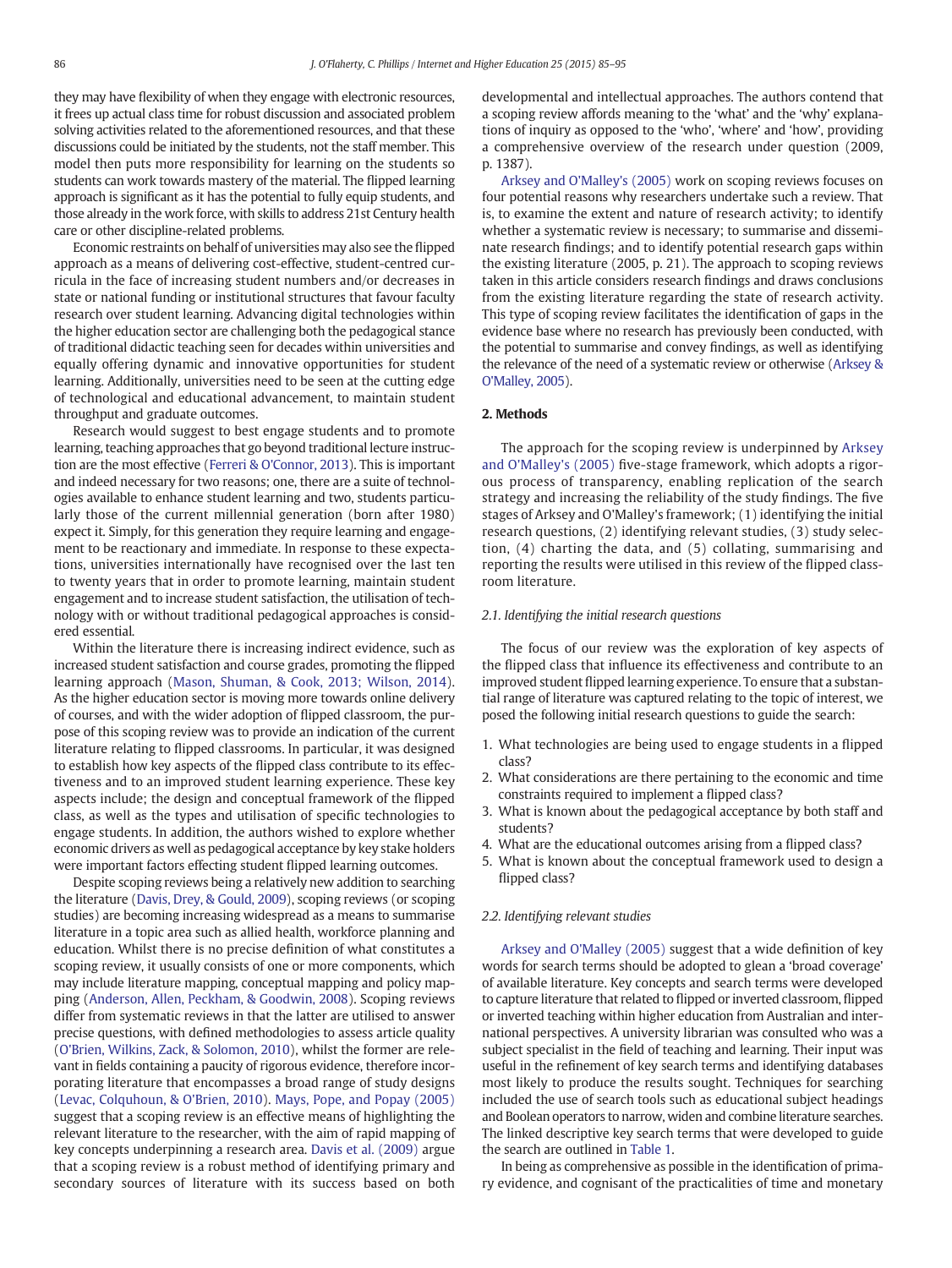<span id="page-3-0"></span>constraints [\(Kenny et al., 2013\)](#page-11-0), inclusion and exclusion criteria were developed. The last fifteen to twenty years has seen the integration of the information age into higher education curriculum, through blended learning techniques and the use of flipped classrooms [\(Lage et al., 2000;](#page-11-0) [Strayer, 2012\)](#page-11-0). Research prior to this time was unlikely to reflect these specific pedagogical techniques in higher education. Therefore, the time period 1995 to 2014 was considered appropriate. A full list of inclusion and exclusion criteria is outlined in Table 2.

The following EIGHT electronic databases were searched: MEDLINE, CINAHL, Psych INFO, ERIC, EMBASE, SCOPUS, Johanna Briggs Institute, Web of Science and the Cochrane database, to identify peer-reviewed literature. In addition, a hand search of the reference lists of identified articles was undertaken and Google Scholar was utilised to identify any other primary sources within grey literature. The review of literature was completed over four months, ending in October 2014.

#### 2.3. Study selection

Using the key search descriptors, 1084 articles were identified. A review of the abstracts revealed large numbers of articles that were irrelevant, particularly those related to primary and secondary education settings utilising flipped class. These articles were primarily associated with teaching techniques, resources utilised in flipped classroom and high school student evaluations and feedback, so were excluded. There were a large number of articles removed from the search as they were duplicated in five of the eight databases. No relevant articles or systematic reviews were identified in the Cochrane or Joanna Briggs databases. A further eighty articles were identified using Google Scholar; however, a significant number of these did not meet inclusion criteria. Guided by the inclusion and exclusion criteria, 28 studies were identified as being relevant to the research topic. Full text versions of the articles were obtained, with each article being reviewed and confirmed as appropriate by the authors. This process provided an opportunity to identify any further additional relevant literature from a review of the reference lists of each article. The process of article selection followed the Preferred Reporting of Items for Systematic Reviews and Meta-Analyses (PRISMA) Statement [\(Moher, Liberate, Tetzlaff, Altman, & The](#page-11-0) [PRISMA Group, 2009](#page-11-0)). [Fig. 1](#page-4-0) below illustrates the process of article selection.

During the process of study selection, several studies were excluded. Examples include studies that detailed extensive reports on the use of flipped classrooms in primary education and secondary education, where the focus of the scoping review is the higher education sector [\(Flumerfelt & Green, 2013; Fulton, 2012\)](#page-11-0), conference proceedings and other non-refereed publications [\(Allen, 2013; Mehta, Hull, Young, &](#page-11-0) [Stoller, 2013; Pluta et al., 2013\)](#page-11-0).

#### 2.4. Data charting and collation

The fourth stage of [Arksey and O'Malley's \(2005\)](#page-11-0) scoping review framework is the charting of selected articles. Summaries were developed of each article related to the author, year, location of study, study design, study methods and sample size and a brief comment on the limitations and recommendations of the individual selected study. Detail of included studies is provided in [Table 3.](#page-6-0)

#### Table 1

Key search terms.

#### Search terms

('Undergraduate\*' OR 'student\*' OR 'university') AND ('class\*' OR 'flip\*' OR 'invert\*') ('Flipped learning' OR 'education\*' OR 'instruct\*' OR 'model\*' OR 'theor\*') ('Higher education' OR 'tertiary' OR 'active learning' OR 'blended learning')

#### Table 2

|  |  |  | Inclusion and exclusion criteria. |  |
|--|--|--|-----------------------------------|--|
|  |  |  |                                   |  |

| Criterion                                  | Inclusion                                                                                                                                                     | Exclusion                                                                                                                                                             |
|--------------------------------------------|---------------------------------------------------------------------------------------------------------------------------------------------------------------|-----------------------------------------------------------------------------------------------------------------------------------------------------------------------|
| Time period<br>Language<br>Type of article | 1994 to 2014<br>English<br>Original research, published<br>in a peer review journal                                                                           | Studies outside these dates<br>Non-English studies<br>Articles that were not peer<br>reviewed or original research                                                    |
| Ethics clearance                           | Studies with approved ethics<br>notification                                                                                                                  | Studies without approved<br>ethics notification                                                                                                                       |
| Study focus                                | Undergraduate students in<br>higher education<br>Participants in employment<br>where flipped classroom is<br>hezilitu                                         | All other students and<br>employment settings                                                                                                                         |
| Literature focus                           | Articles where the overwhelming<br>theme relates to flipped classroom<br>activity                                                                             | Articles that made a passing<br>or token reference to flipped<br>classroom activity.<br>Articles that were editorials<br>or discussion or personal<br>opinion pieces. |
| Population and<br>sample                   | Undergraduate students enrolled<br>in a recognised undergraduate<br>programme of study. Employers<br>who utilise flipped classroom in<br>employment settings. | All other students not<br>enrolled in undergraduate<br>study and employment<br>places that do not utilise<br>flipped classroom in their<br>operations.                |

#### 2.5. Summarising and reporting findings

The fifth and final stage of [Arksey and O'Malley's \(2005\)](#page-11-0) scoping review framework summarises and reports findings.

#### 3. Findings

This scoping review yielded 28 articles from five countries. Of these; 23 studies were conducted in the United States, two in Australia, one in the United Kingdom, one in Taiwan and one in Malaysia. There was a notable absence of literature from Europe. In this section we present articles which were the focus of our initial research questions. They included articles with discussion on: types of resources utilised in flipped classroom, what takes place during pre-class and F2F class, support to develop resources, pedagogical acceptance of the flipped classroom by academic staff and students, evaluation of outcomes, and design principles.

3.1. What technologies are being used to engage students in the flipped class?

#### 3.1.1. Pre-class asynchronous activities

A large number of articles focussed on the types of resources utilised in varying disciplines for pre-class flipped classroom preparation. These resources included; pre-recorded lectures in the form of podcasts/ vodcasts, screencasts, annotated notes and captured videos (2, 5, 6, 8, 12–18, 20, 23, 24). Additional resources noted were the use of prereadings, automated tutoring systems and study guides (3, 4, 21) interactive videos from an online repository e.g. the Khan Academy suite of resources, case-based presentations and simulations (1, 4).

#### 3.1.2. Face to face synchronous activities

Activities utilised within F2F flipped class included; case-based presentations, team-based discussions, panel discussions, expert led discussions, role-plays and student presentations, discussions and debates (3, 5, 12–15). Many of these activities utilised smartphone apps, tablets, think pair-and-share activities and clicker questions to enable real time formative assessments (individual or paired quizzes of student learning), with the objective of providing immediate feedback concerning misconceptions or gaps in students' knowledge empowering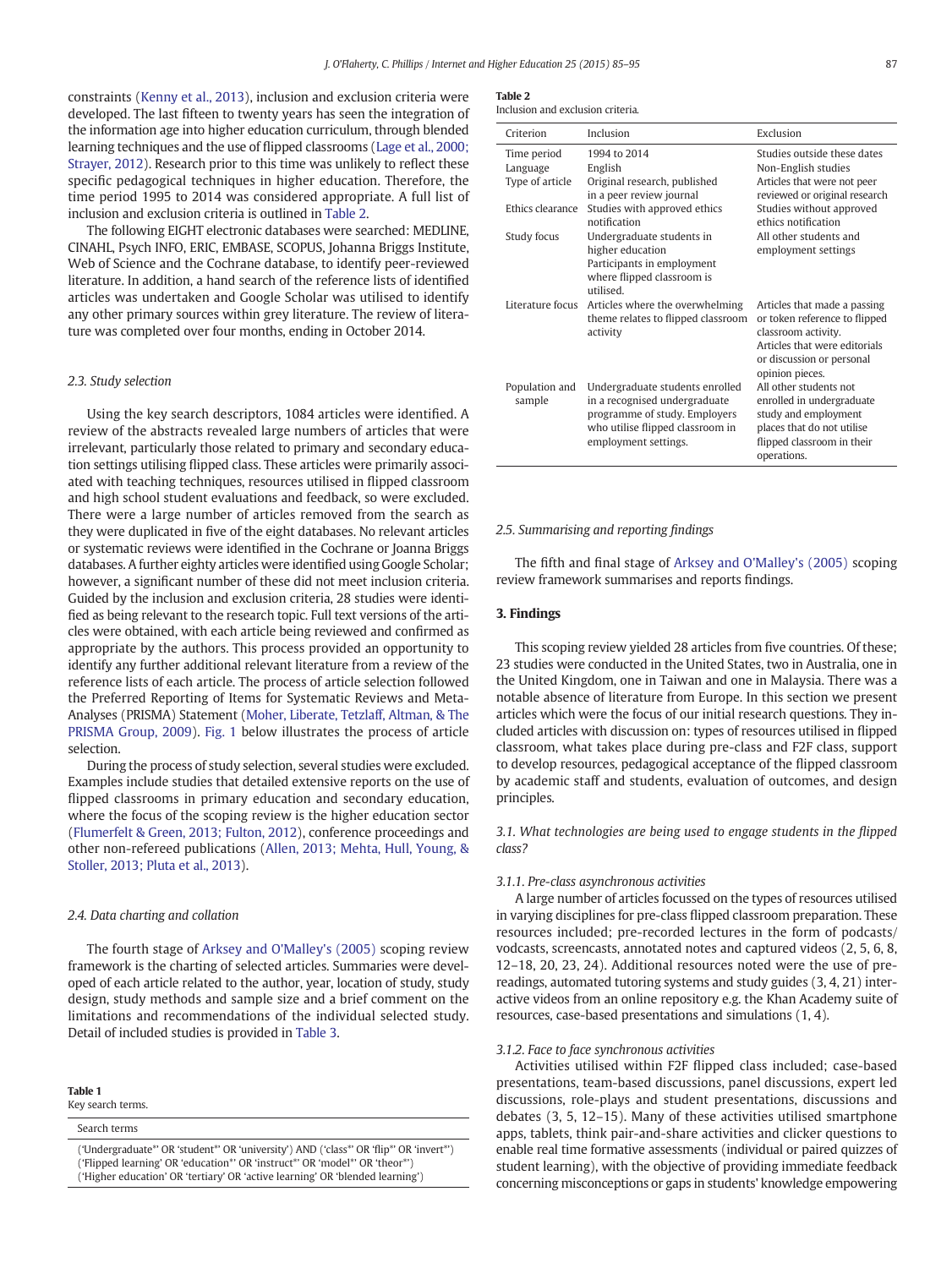<span id="page-4-0"></span>

Fig. 1. PRISMA flow diagram for article selection.

students to reach higher levels of Blooms taxonomy (1, 3, 11, 17). This was complimented by micro lectures to support knowledge gaps (6). One study utilised summative assessment as an incentive to encourage students to attend class (11).

#### 3.2. What is known about the time, cost, and staffing required flipping a class?

Articles in the scoping review acknowledge that lead in time for faculty was intense (12, 23). Designing and implementing off-loaded content such as development of lectures, readings and quiz test banks (3, 25) requires thoughtful planning and preparatory work. For example there is a need to rework existing resources and/or develop new resources (2) particularly pre-recorded lectures (3). There is a cost and time to develop a library of videos over time until the "best" videos emerge which would only then minimise time, as then selection of core content would have withstood the test of scientific validation (5). Some institution resources were independently funded (6).

There is an intensity and effort required to develop the interactive materials. Some higher education (HE) institutions are developing support staff (including specialist educational developers), who will go into the classroom and help staff plan sessions and helping them learn how to use different kinds of teaching methods. In addition, some institutions are developing a technological team to assist instructors in the development of their electronic ancillary materials (12, 23, 25, 26).

For some studies the lead in time was short commencing at the beginning of the course (11, 23), depending on whether this was an introductory or foundation course with large lecture content (23) to be presented as podcasts. However, the greater majority acknowledged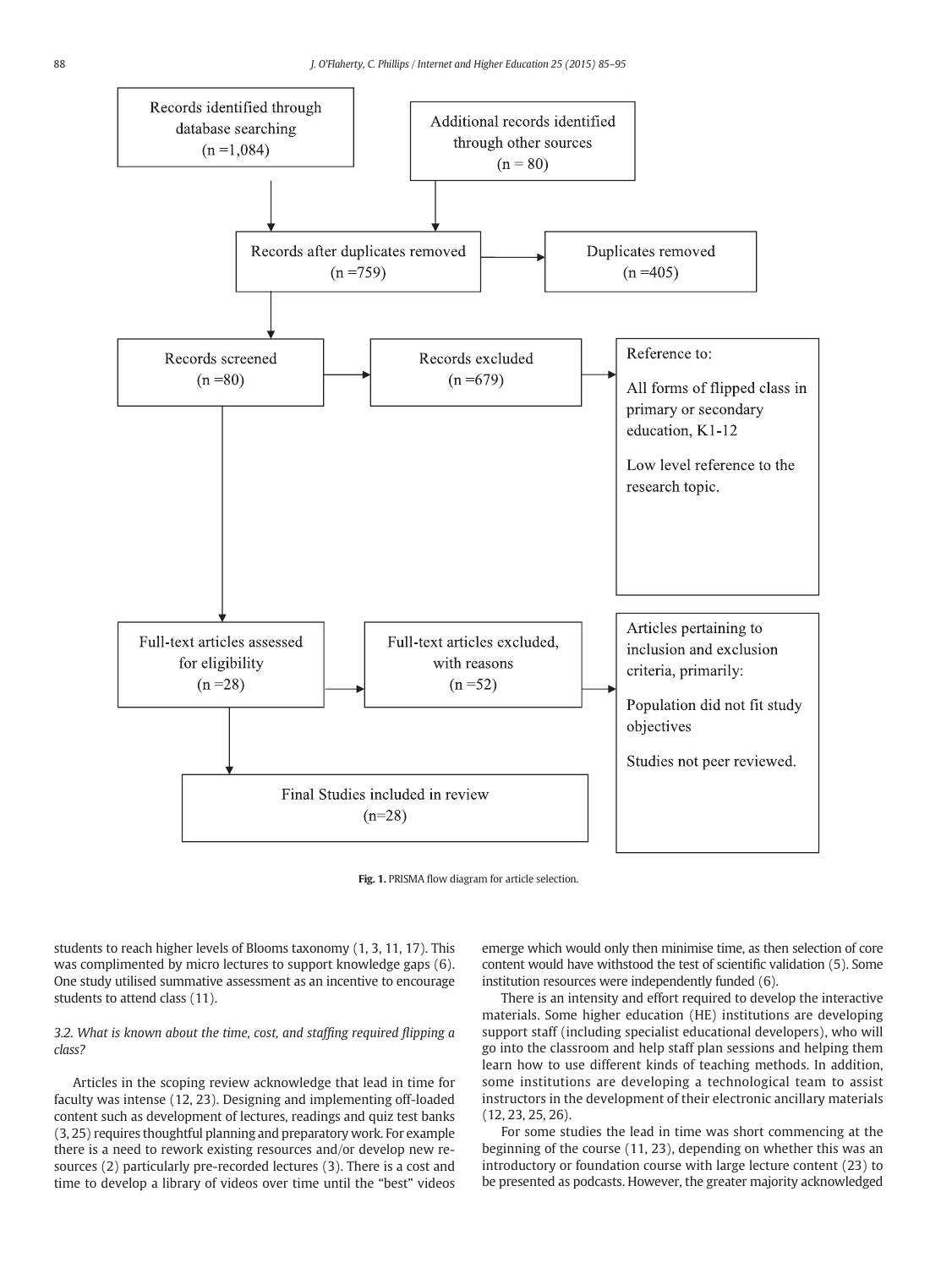a long lead in time even up to several years (3) to develop scientifically validated resources and a need for greater upfront financial investment into developing the resources (16).

Staff support was often not acknowledged as an initial limitation to flipped class, as the majority of studies focused on the use and implementation of pre-existing resources such as videos from the Khan Academy or those sourced from various social media outlets. One study highlighted the time consuming process of developing previously used resources such as lectures and converting them into a video clip (2). Two further studies (8, 18) stressed the importance of having necessary infrastructure for reliable delivery of activities in flipped class, such as high speed internet capacity and an information technology (IT) support department to assist with any "trouble-shooting" concerns and technical support to maintain and update material.

#### 3.3. Acknowledging pedagogical acceptance by staff and students

The introduction of a flipped classroom approach required clear expectations to be given to students to reduce their frustrations regarding the time taken to do the pre-class activities (2), with some students critical that they had to take responsibility for their own learning outside of F2F contact time (23). However, other studies reflected efficient student adaptation with flipped class (2), suggesting that it be introduced to students early in their studies.

Both students and staff are dependent on the lecture method because it is familiar, comfortable, instructor centred and requires little active student participation, hence the reason some teaching staff are reluctant to abandon the lecture approach (8). A number of studies suggest students adapted to the new flipped approach easily (2, 17, 15). Fewer studies assessed the perceptions of staff in relation to acceptance of flipped class, which on the whole were positive (3, 15). Staff surveys indicated additional time and technological support is required in relation to development of activities and uploading of student grades, as the introduction of flipped class increased the number and frequency of assessments (3).

### 3.4. Evaluating indirect and direct educational outcomes from a flipped classroom

The majority of articles evaluated student outcomes by comparing an existing course taught in a traditional manner with a course imbedding a flipped class. A large number of articles, using surveys with Likert scale and free text responses, reported an increased student satisfaction with the flipped approach and the active learning methods used (2, 5, 6, 11, 12, 14–16, 21, 22, 24–26). Similarly the flipped approach showed increased academic performance as measured by improved examination results and/or overall improvement in pre-test to post-test scores, and/or course grades compared with historical controls (2, 3, 6, 8, 14) as well as increased attendance from 30 to 80% when the flipped classroom model was used (5).

Qualitative feedback from student course evaluations suggested improved opportunities for developing communication skills, preferences for working in teams in the flipped model and increased teacher encouragement of active student engagement and learning compared with a traditional class (3, 17, 21). However the same studies, despite an improvement in student grades, found that students were quite negative towards the introduction of flipped class.

Despite acknowledgement of these positive flipped classroom attributes, very few articles used a robust scientific approach to evaluate educational outcomes as it relates to improved student learning particularly of higher order thinking cognitive skills such as improved problem solving, inquiry and critical or creative thinking (3, 9, 28). However, as pointed out in [Gilboy, Heinerichs, and Pazzaglia \(in press\),](#page-11-0) citing [Goodwin and Miller \(2013\)](#page-11-0) 'the absence of evidence does not mean there is evidence of absence.'

In addition to HE practices, flipped classrooms have also been utilised in professional settings, e.g. hospitals. For example, the notion of "flipping the wards" was used to better align teaching on the wards and clinical education in academic medical centres under the constraints of residency duty hours during anaesthetic training (1, 15, 18) and with graduate nurses, to provide learning opportunities structured around their shift work (12). However, in regard to the application of flipped classed used in these settings, there was little evidence of improved proficiencies in practice (3) or improved patient care outcomes (15).

There were a number of qualitative comments that the flipped model enhanced the learning experience and promoted student empowerment, development and engagement (6, 12, 22); that the flipped model promoted more independent learners, increased group collaboration and greater innovation with learning (14–16, 21) resulting in students who are better communicators and have better interpersonal and problem solving skills as a result of the introduction of flipped class (3).

There was no evidence to show whether the flipped approach is best introduced in introductory/first year (4, 8, 10, 16, 21, 24,) courses vs. second (3, 5, 8, 11, 22), third or fourth (11) year courses. In addition there were no reported differences in the short term outcomes to suggest a smaller cohort of students  $($ <150)  $(2–7, 9, 12–15, 21, 22,$ 25–27) performed differently to a larger flipped class  $(>150$  students) (8, 10, 16) nor whether it was more suitable to flip an under-graduate (1–11, 13, 14, 16, 17, 21–24, 26, 27) vs. post-graduate courses (1, 12, 13, 15, 18, 25). Similarity there was no evidence presented to suggest whether flipping the entire course (majority of scoping review articles) is more beneficial than flipping only a few selected class sessions/ modules per course (4, 14).

There is little evidence from the reviewed articles that reflects any long term improved educational outcomes of flipped vs. traditional delivery, as the articles only compared traditional classroom instruction with flipped class for single course offerings, not against consecutive offerings of flipped classroom, for example throughout a whole of programme approach.

#### 3.5. What is known about the conceptual frameworks used to design a flipped class?

Very few studies reported on the use of their results to develop design principles for small face to face under-graduate flipped courses (10, 13, 18) e.g. one article reported on developing design strategies for before, during and after class activities based on educational objectives using Blooms taxonomy (9).

#### 4. Discussion

In this section we summarise and convey each of our findings to provide a panoramic overview of what is currently known about the effectiveness of the flipped classroom approach and draw attention to areas where there are prominent gaps within the literature.

#### 4.1. What technologies are being used to engage students in the flipped class?

The articles in this scoping review, which encompassed a wide range of disciplines both undergraduate, post-graduate and work force; including STEM disciplines (i.e. science, technology, engineering, and mathematics) humanities, law and economics and in the hospital setting, suggest the actual notion of offloading content and engaging students in the F2F class activities is more important than the specific resources used for flipping. For example, the scoping review outlines that a wide array of methods can be used for pre-class preparation, which students can undertake their learning in a reflective and selfpaced manner. These have been shown to improve learning specifically;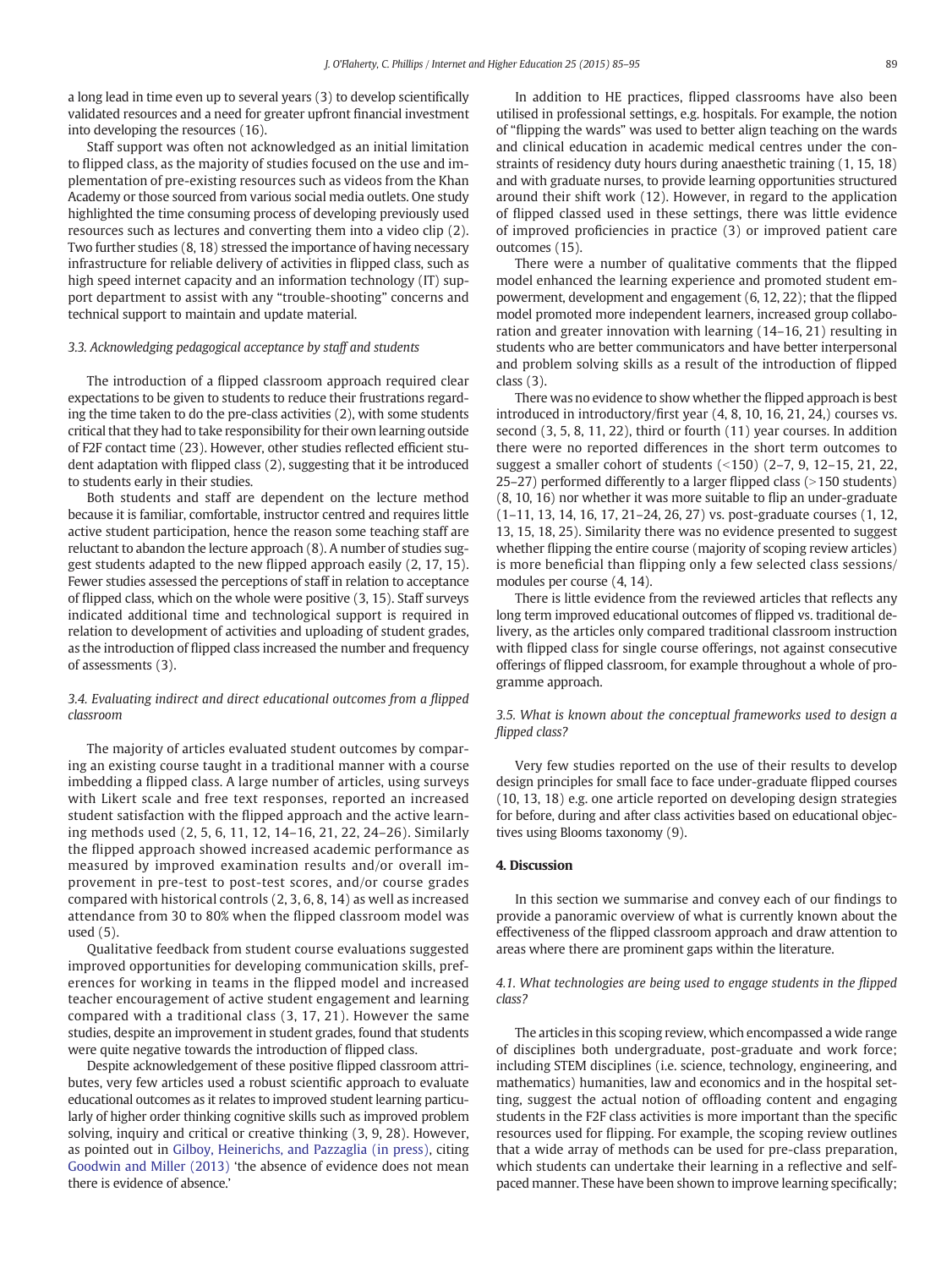#### <span id="page-6-0"></span>Table 3 Included studies.

| (Study number)<br>Author details                                                                     | Year | Location | Intervention/resource/pre-class/face-to-face Study design/participants sample<br>(F2F) in-class                                                                                                                                                                                                                                                                                                                                                                                                                                                                                                                                    |                                                                                                                                                                                                                                                                                                                         | Outcomes                                                                                                                                                                                                                                                                                                                                                                                                                                                                                                                                                                                                         |
|------------------------------------------------------------------------------------------------------|------|----------|------------------------------------------------------------------------------------------------------------------------------------------------------------------------------------------------------------------------------------------------------------------------------------------------------------------------------------------------------------------------------------------------------------------------------------------------------------------------------------------------------------------------------------------------------------------------------------------------------------------------------------|-------------------------------------------------------------------------------------------------------------------------------------------------------------------------------------------------------------------------------------------------------------------------------------------------------------------------|------------------------------------------------------------------------------------------------------------------------------------------------------------------------------------------------------------------------------------------------------------------------------------------------------------------------------------------------------------------------------------------------------------------------------------------------------------------------------------------------------------------------------------------------------------------------------------------------------------------|
| (1) Martin, Farnan<br>and Arora                                                                      |      | 2013 USA | "Flipping the wards" to better align teaching<br>on the wards under the constraints of<br>medical residency duty hours<br>U/G and P/G clinical education in academic<br>medical centres and on ward setting<br>1. Pre-class: interactive case based<br>presentations, simulations rather than<br>lectures, scenarios, readings, interactive<br>Khan academy resources/modules.<br>2. In-class: examples of suggested<br>interactive discussions, teaching resident to<br>outsource clinical questions the team may<br>have during rounds and to report back,<br>using apps on smartphones/tablets to<br>highlight teaching points. | Descriptive paper outlining the new<br>strategies only. No qualitative or<br>quantitative data given.                                                                                                                                                                                                                   | No evidence given to support this<br>approach more effective than<br>conventional teaching methods<br>e.g. traditional lecture.<br>No measureable educational outcomes<br>such as increased exam performance or<br>improved patient care demonstrated.                                                                                                                                                                                                                                                                                                                                                           |
| (2) Mason, Schuman 2013 USA<br>and Cook                                                              |      |          | To produce graduates who have good<br>problem solving skills so FC frees up time for<br>learner centred activities and encourage<br>student to become independent learners.<br>Senior level in U/G mechanical engineering<br>course.<br>1. Pre-class: video lectures.<br>2. In-class: solve problems in groups or<br>individually; students' present results to<br>class. Instructor clarifies concepts.                                                                                                                                                                                                                           | $N = 20$<br>Qualitative, anonymous responses of<br>student perception of teaching.<br>Quantitative, comparison of grades on two<br>assessment pieces comparison made to<br>previous year before introduction and<br>after (different years and different cohort<br>of students) and also different content<br>coverage. | CEI-equal or greater satisfaction<br>Quantitative-showed equal or better<br>exam scores on design problems.<br>Increased coverage of content with FC.<br>Initial student expectations were unclear,<br>highlighting their frustrations, but<br>adapted easily to new delivery format.<br>Lectures of 50 min considered too time<br>consuming, with redevelopment of<br>existing resources required.<br>No follow up in terms of original reason<br>for intervention, not clear if students were<br>effective independent learners or acquired<br>good problem solving skills as a result of<br>the intervention? |
| (3) Ferreri and<br>O'Connor                                                                          |      | 2013 USA | Redesign of a large second year U/G<br>pharmacy course previously delivered in a<br>traditional lecture format to a small group<br>case based course to acquire proficiencies in<br>communication, problem solving and<br>interpersonal skills.<br>1. Pre-class: pre-readings and study guides.<br>2. In-class: case based activities in groups;<br>assessment of learning in class with clicker<br>questions followed by discussion. No follow<br>up in community pharmacy or proficiency in<br>practice.                                                                                                                         | $N = 150$<br>Redesign over two years.<br>25 lectures pre-recorded.<br>Mid-term and final exams. Ongoing<br>projects across the teaching period were<br>tied to FC activities.<br>Qualitative and quantitative measures<br>utilised.<br>Faculty member's perspectives also<br>assessed via self-evaluations.             | CEI improved satisfaction re opportunities<br>for developing communication skills,<br>participation in group work. However<br>significantly more negative comments,<br>despite increased grade scores<br>Quantitative findings, improved course<br>grades.<br>Faculty and learners reported rewarding<br>active learning. Acknowledgement of<br>large support team to assist with<br>implementation.<br>No follow up with competencies re<br>change in practice and/or increased<br>confidence post-graduation.                                                                                                  |
| $(4)$ Wilson                                                                                         |      | 2014 USA | Lecture/homework flipped to increase<br>student engagement with learning.<br>U/G statistics course in a social science<br>degree:<br>1. Pre-class: readings from specific texts,<br>Khan academy videos of statistics lectures.<br>2. In-class: FC done weekly, greater time for<br>activities related to stats, weekly quizzes to<br>gauge level of learning and engagement of<br>FC activities.<br>Following F2F time, homework problems to<br>solve for future group work to bring back<br>which is graded.                                                                                                                     | $N = 20 - 25$<br>Qualitative and quantitative measures.<br>Introductory level-students have little/no<br>experience with stats.<br>View ranged from being useful to a<br>complete waste of time. Some resistance<br>from students so lecturer gone from 0.5<br>flipped to 3/4 flipped.                                  | CEI improvement re course and instructor<br>but still lot of negative comments<br>concerning no lecture. Students don't like<br>increased personal expectation for own<br>learning, considered as unfair! Students<br>bored/disengaged.<br>Study considered whether a particular<br>student demographic may work better<br>with the introduction of FC, e.g. proactive<br>learners.<br>Course grades up by 10%.                                                                                                                                                                                                  |
| (5) Prober and Khan 2013 USA                                                                         |      |          | Proposal of a model for medical education<br>based on "flipped classroom" approach.<br>1. Pre-class: access a brief 10 min video to<br>learn new concepts in own time.<br>2. In-class: expert to lead interactive<br>session-problem and team based exercises,<br>simulations, role-plays, and debates.                                                                                                                                                                                                                                                                                                                            | 115/141 (82%) responded, first and<br>second year medical students in a number<br>of courses.                                                                                                                                                                                                                           | Students favoured the FC model compared<br>with a primary lecture format.<br>Recommend process be time neutral,<br>acknowledgement of pre-class time.<br>Considerations re cost and time to develop<br>a library of videos over time, updates until<br>"best" videos emerge which then would<br>minimise time as selection of core content<br>would have withstood the test of scientific<br>validation.                                                                                                                                                                                                         |
| (6) McLaughlin,<br>LaToya, Esserman,<br>Davidson, Glatt,<br>Roth,<br>Gharkkholona-rehe<br>and Mumper |      | 2013 USA | Study linked to Ferreri and O'Connor (2013). $N = 22$<br>Study extended to include same course but<br>to be delivered across two satellite<br>campuses.<br>1. Pre-class: recorded lectures<br>2. In-class: active learning exercises include: and 162 students in 2012<br>clicker questions, think-pair-shares, student  Qualitative data: responses from                                                                                                                                                                                                                                                                          | Satellite students on 2 campuses.<br>Delivered synchronously via video<br>conference to the satellite classrooms<br>$n = 22$ from internal of 153 in 2011                                                                                                                                                               | Belief that learning is a shared<br>responsibility between tutor and student<br>and FC supports this.<br>Qualitative results: suggest FC promoted<br>student empowerment, development, and<br>engagement. Students reported learning<br>pre- and F2F more engaging, enhanced                                                                                                                                                                                                                                                                                                                                     |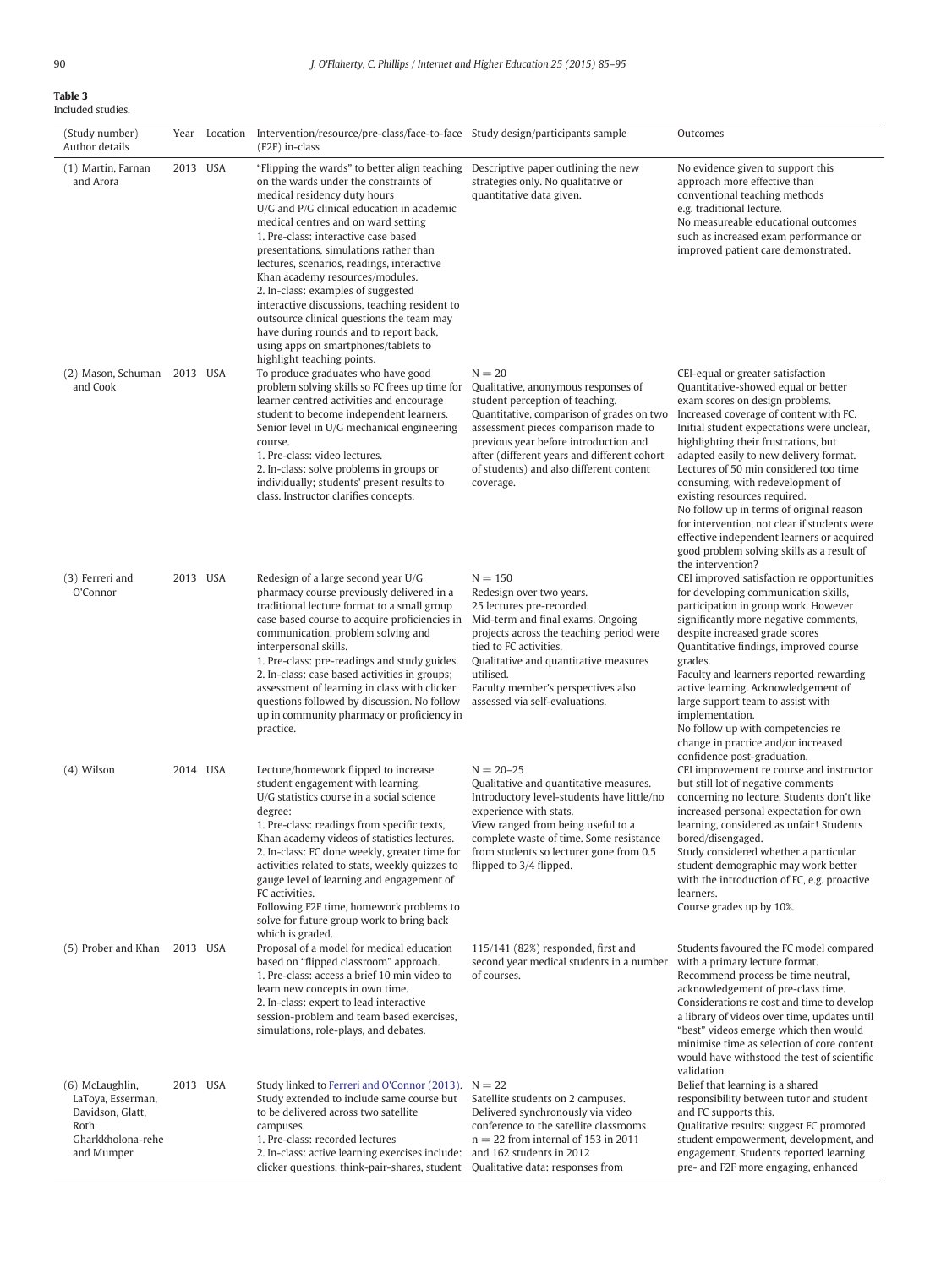#### Table 3 (continued)

| (Study number)<br>Author details                     |         | Year Location | Intervention/resource/pre-class/face-to-face Study design/participants sample<br>(F2F) in-class                                                                                                                                                                                                                                                                                                                                                                                               |                                                                                                                                                                                           | Outcomes                                                                                                                                                                                                                                                                                                                                                                                                                                                                                                                                                                                                                                                             |
|------------------------------------------------------|---------|---------------|-----------------------------------------------------------------------------------------------------------------------------------------------------------------------------------------------------------------------------------------------------------------------------------------------------------------------------------------------------------------------------------------------------------------------------------------------------------------------------------------------|-------------------------------------------------------------------------------------------------------------------------------------------------------------------------------------------|----------------------------------------------------------------------------------------------------------------------------------------------------------------------------------------------------------------------------------------------------------------------------------------------------------------------------------------------------------------------------------------------------------------------------------------------------------------------------------------------------------------------------------------------------------------------------------------------------------------------------------------------------------------------|
|                                                      |         |               | presentations, and a quiz. All are formative<br>real time assessments. Prompts to micro<br>lectures to address gaps in knowledge.                                                                                                                                                                                                                                                                                                                                                             | anonymous questionnaire at<br>commencement and completion of<br>course.<br>CEI responses. The academic experience<br>was enhanced.<br>Quantitative data: results of final<br>examination. | their learning experience.<br>Quantitative results: examination<br>performance remains unchanged in<br>relation to traditional course offering.                                                                                                                                                                                                                                                                                                                                                                                                                                                                                                                      |
| (7) Schlairet, Green<br>and Benton                   |         | 2014 USA      | Fundamental concepts of clinical nursing<br>U/G programme:<br>1. Pre-class: textbook readings and voiceover<br>power point slides and notes page.<br>2. In-class: case studies group work, class<br>discussions and presentations. Use of clickers<br>and patient simulators.                                                                                                                                                                                                                 | 15 week course. 40 students in class. No<br>evidence of any robust evaluations of<br>student grades or perceptions.                                                                       | Redesign of the course as a flipped class<br>very time-intensive up front. Need for<br>administrative support and academic<br>freedom to implement. Also need for in<br>house dedicated IT specialist for pre-class<br>PowerPoints. Future iterations require less<br>time as current resources only require<br>small modifications.                                                                                                                                                                                                                                                                                                                                 |
| (8) Missildine,<br>Fountain, Summers<br>and Gosselin |         | 2013 USA      | Research hypothesis that FC would improve<br>exam grades and student satisfaction vs.<br>traditional lecture only or lecture capture<br>with/without the FC intervention.<br>U/G nursing students in first and second<br>year in consecutive courses.<br>1. Pre-class: pre-recorded lectures and clips<br>2. In-class: activity not stated.                                                                                                                                                   | $N = 589$<br>Quantitative data taken from examination<br>scores between the three groups (traditional<br>lecture/lecture capture $+/-$ FC).                                               | Improved learning outcomes noted, 47<br>more students passed course than previous.<br>However less student satisfaction,<br>particularly with loss of social interaction<br>through traditional class.<br>Limitations relating to validity of survey<br>instrument, poor internet connection for<br>rural students.                                                                                                                                                                                                                                                                                                                                                  |
| $(9)$ Gilboy,<br>Heinerichs and<br>Pazzaglia         |         | 2014 USA      | Two undergraduate nutrition classes.<br>Template designed for pre-, in and<br>post-class activities:<br>1. Pre-class: videos (Khan Academy) online<br>modules.<br>2. In-class: group activity and formative<br>assessment.<br>3. Post-class: summative assessment.                                                                                                                                                                                                                            | 142/196 students completed a survey,<br>qualitative and quantitative responses.                                                                                                           | 62% students preferred flipped. Successful<br>for staff and students.<br>Used results to develop design strategies<br>for before, during and after class activities<br>based on objective's using Blooms<br>taxonomy. Limitation of students having<br>less access to teaching staff.                                                                                                                                                                                                                                                                                                                                                                                |
| $(10)$ Albert and<br>Beatty                          |         | 2014 USA      | FC approach to an Introduction to<br>management course.<br>1. Pre-class: videos and assigned readings.<br>2. In class: activities involved application<br>questions, video cases, movie clips.                                                                                                                                                                                                                                                                                                | Large class size: 650 in the lecture and 325<br>in flipped class.                                                                                                                         | Grades on all three exams higher.<br>Used the results of the study to develop a<br>set of design principles for a generic<br>flipped classroom model. Limitations are:<br>only U/G and only face to face                                                                                                                                                                                                                                                                                                                                                                                                                                                             |
| (11) Yeung and<br>O'Malley                           | 2014 UK |               | Introduction of FC approach to Chemistry<br>degree.<br>2nd and 4th year students. 10 week course,<br>one F2F class each week:<br>1. Pre-class: Tablet with writable function<br>plus screencasts used by lecturer to deliver<br>content, use of clickers and online<br>discussion forums. Feedback facilitated<br>through Blackboard.<br>Screen casts for 20-40 min.<br>2. In-class: F2F interactive workshop<br>activities in chemistry. Short summative<br>test at the end of each workshop | $N = 52$<br>Qualitative survey with opened-ended<br>questions relating to student satisfaction                                                                                            | Student feedback was mixed: concerns<br>around increased responsibility for<br>learning, requiring more after-hours<br>work. Lead in time for FC was short,<br>commenced at beginning of year, some<br>resistance with FC actually working, based<br>on increased workload for students.<br>Criticism of FC vs. F2F. F2F better because<br>it is more interactive; can ask a question<br>straight away. However students though<br>FC was better than traditional lecture<br>format, offered flexibility.<br>Limitations related to student<br>understanding of learning framework,<br>thought by many that FC was optional. In<br>response, FC included a summative |
| (12) Critz and Wright 2013 USA                       |         |               | Introduction of FC approach for Nurse<br>Practitioners (in family health).<br>At programme commencement:<br>1. Pre-class: runs parallel with clinical<br>component-recorded power points and<br>videos (11 out of 15 weeks), 10 h across<br>15 weeks.<br>2. In-class: F2F simulated role play of case<br>studies, unfolding case studies; summative<br>quiz comprised 60% of grade.                                                                                                           | $N = 20$<br>Qualitative survey of student satisfaction.<br>No quantitative measures, reporting of<br>grades only.                                                                         | component as an incentive for attendance.<br>Important paper as authors state it is first<br>paper to use FC in graduate nurse<br>education. High satisfaction response<br>from students and faculty, students<br>demonstrated increased autonomy with<br>learning.<br>Greater understanding of students' errors<br>in critical thinking from lecturer's<br>perspective.<br>Limitations: Lead in time for resource<br>development and application was very short.<br>IT support was provided to staff and students.                                                                                                                                                  |
| (13) Kim, Khera<br>and Getman                        |         | 2014 USA      | Three instances of FC being introduced:<br>Engineering, Humanities and Sociology class.<br>1. Pre-class: resources included video<br>lectures outside of class.<br>2. In-class: setting problems related to the<br>videos, group presentations, role plays.                                                                                                                                                                                                                                   | 115 students enrolled in the three flipped<br>classrooms ranging from first year to third<br>year or more.                                                                                | Student survey, interviews, instructor<br>reflections. Used the results of the study to<br>develop a set of 9 design principles for a<br>generic under-graduate face to face flipped<br>course. Limitations are: small class sizes<br>less than 50 students, only U/G and only<br>F <sub>2F</sub> students.                                                                                                                                                                                                                                                                                                                                                          |
| (14) Pierce and Fox                                  |         | 2012 USA      | Redesign of Pharmacy course with FC.<br>Pharmacology students specifically related                                                                                                                                                                                                                                                                                                                                                                                                            | $N = 71$<br>Bench mark and formative assessments                                                                                                                                          | 80% of students were satisfied with the<br>use of FC to assist in their learning. They                                                                                                                                                                                                                                                                                                                                                                                                                                                                                                                                                                               |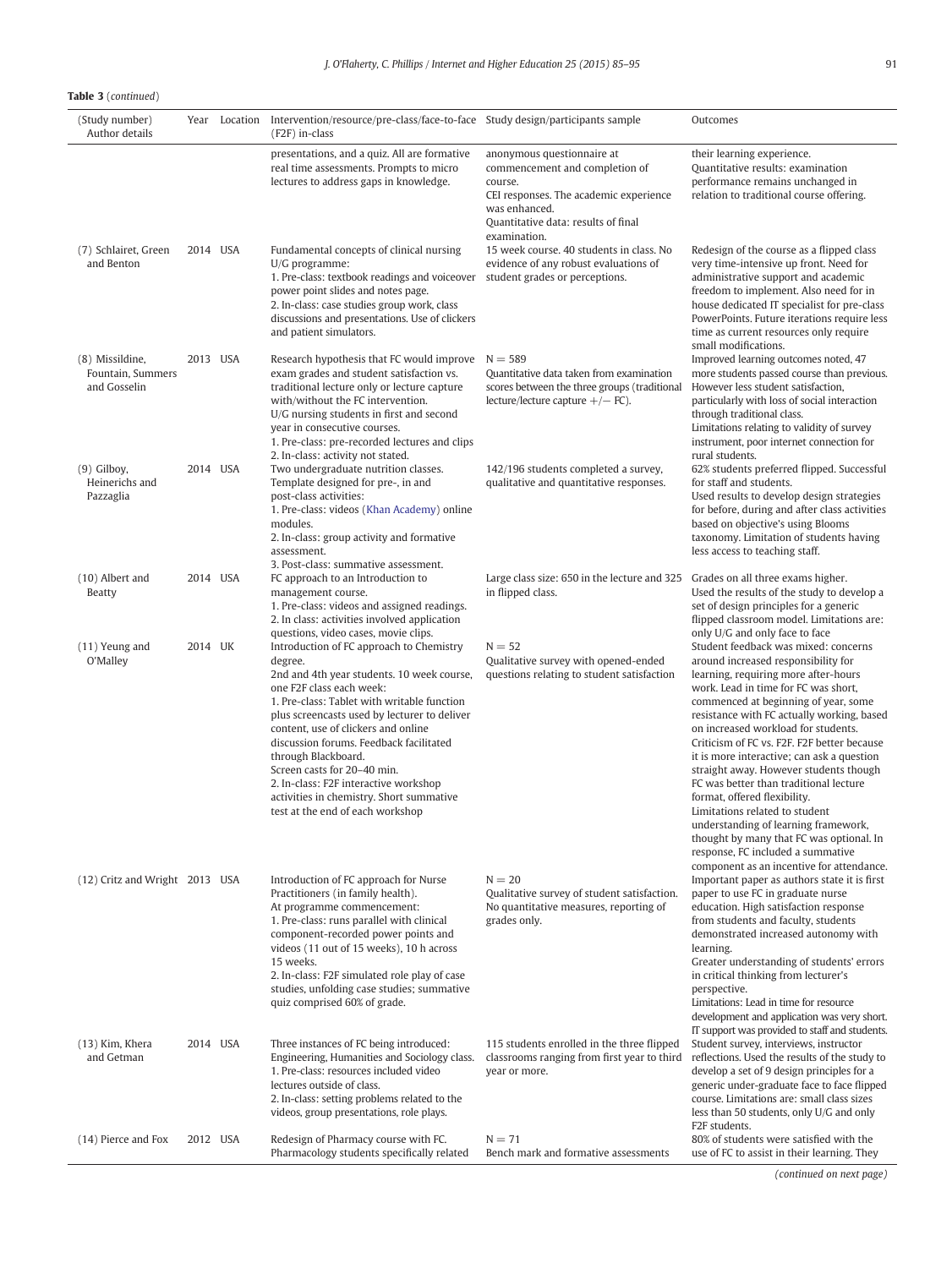#### Table 3 (continued)

| (Study number)<br>Author details                                                                    |           | Year Location Intervention/resource/pre-class/face-to-face Study design/participants sample<br>(F2F) in-class                                                                                                                                                                                                                                                                                                                         |                                                                                                                                                                                                                                                                      | Outcomes                                                                                                                                                                                                                                                                                                                                                                                                                                                                                                                                                                                                                                                                     |
|-----------------------------------------------------------------------------------------------------|-----------|---------------------------------------------------------------------------------------------------------------------------------------------------------------------------------------------------------------------------------------------------------------------------------------------------------------------------------------------------------------------------------------------------------------------------------------|----------------------------------------------------------------------------------------------------------------------------------------------------------------------------------------------------------------------------------------------------------------------|------------------------------------------------------------------------------------------------------------------------------------------------------------------------------------------------------------------------------------------------------------------------------------------------------------------------------------------------------------------------------------------------------------------------------------------------------------------------------------------------------------------------------------------------------------------------------------------------------------------------------------------------------------------------------|
|                                                                                                     |           | to a renal module conducted over 8 weeks<br>(23 h teaching time):<br>1. Pre-class: vodcasts, 4 h out of 23 h of total<br>lecture time, 4 vodcasts in total.<br>2. In-class: discussed interactive cases of<br>patients.<br>Pre-test/post-test design, class activity (day<br>one) followed by post-test and final exam.                                                                                                               | administered during module.                                                                                                                                                                                                                                          | found the method of learning convenient,<br>final exam scores increased over<br>traditional instructional methods.<br>Greater opportunity for application of<br>knowledge with case scenarios, more F2F<br>time being able to work on cases in class.                                                                                                                                                                                                                                                                                                                                                                                                                        |
| (15) Young, Bailey,<br>Guptil, Thorp and<br>Thomas                                                  | 2014 USA  | Additional resources to support two<br>sessions in emergency medicine for<br>residents:<br>1 Pre-class: video lectures.<br>2. In-class: access to medical experts.                                                                                                                                                                                                                                                                    | Survey size small at 35-38 residents.<br>Series of open ended questions and a<br>Likert evaluative survey.                                                                                                                                                           | Qualitative study residents and staff<br>positively received. Residents cited<br>interactivity of sessions and access to experts<br>as advantages of flipped. No measures of<br>improved performance indicators nor<br>patient care outcomes.                                                                                                                                                                                                                                                                                                                                                                                                                                |
| (16) Davies, Dean<br>and Ball                                                                       | 2013 USA  | Hypothesis to determine what benefit<br>flipping the class would have on student<br>achievement and satisfaction.<br>Introductory information systems course.<br>Two classes (traditional and FC offerings run<br>concurrently):<br>1. Pre-class: video based lectures.<br>Once a week for 5 weeks.<br>2. In-class: follow up class attendance for<br>FC group (optional attendance).                                                 | $N = 301$<br>Pre-test/post-test design.<br>Traditional instruction, with additional<br>resources (simulation), or with FC.<br>Quantitative and qualitative measures.                                                                                                 | Compared to traditional class, class with<br>excel spreadsheet and flipped class, FC<br>students spent more time on their<br>homework, were more satisfied with the<br>course and would recommend the course<br>more highly to others that those students<br>using the other two approaches to<br>learning.<br>Student's attendance in the FC group for<br>follow up F2F classes was optional. FC<br>facilitated improved learning and more<br>motivating than simulation based.<br>Suggestion for all students to have Excel<br>spreadsheets on individual PCs is costly.<br>Need for greater upfront investment e.g.<br>development of video resources must take<br>place. |
| (17) McLaughlin,<br>Roth, Glatt,<br>Gharkholonarehe,<br>Davidson, LaToya,<br>Esserman and<br>Mumper | 2014 USA  | Philosophy and methodology described to<br>redesign of a pharmacy course (outlined<br>in paper 6).<br>1. Pre-class: 25 lectures were pre-recorded,<br>combined with interactive learning<br>accelerator module (ILAM).<br>2. In-class: twice weekly FC for 75 min over<br>13 weeks. Pair and share activities,<br>formative quizzes through use of clickers<br>and a follow-up written activity to be<br>presented in the next class. | 153 students in 2011 and 162 students in<br>2012.<br>Quantitative data, from pre- and<br>post-course surveys, open-ended<br>questions.                                                                                                                               | Author's state: Increased class attendance,<br>students learning and perceived value of<br>FC increased following participation, with<br>91% students access of ILAMs, 98% of 2012<br>cohort preferred FC compared to<br>traditional course offering from 2011.                                                                                                                                                                                                                                                                                                                                                                                                              |
| (18) Kurup and<br>Hersey                                                                            | 2013 USA  | Resources to support anaesthetic registrars:<br>1. Pre-class: 21 paediatric topics, including<br>on line modules and videos.<br>2. In-class: discussion time with expert<br>physicians.                                                                                                                                                                                                                                               | Numbers of residents not stated.<br>60% of residents accessed interactive<br>modules.                                                                                                                                                                                | 5% improvement between pre- and<br>post-test scores for those who were<br>involved in the intraoperative discussion<br>(number of participants not known.<br>Discussed common challenges to<br>flipping and perceived advantages<br>and recommendations for a generic<br>flipped class.                                                                                                                                                                                                                                                                                                                                                                                      |
| (19) McDonald and<br>Smith (part one).                                                              | 2013 USA  | Strategy for FC for nurses to have greater<br>opportunity to engage in clinical settings:<br>1. Pre-class: videos and on line lectures.<br>2. In-class: discussions and interactive<br>activities based on pre-class resources.                                                                                                                                                                                                       | Numbers of participants not stated.                                                                                                                                                                                                                                  | Some consideration of the value of using<br>FC in the workplace, or those who are<br>working to improve flexibility of learning<br>(nurses).                                                                                                                                                                                                                                                                                                                                                                                                                                                                                                                                 |
| $(20)$ Smith and<br>McDonald<br>(part two).                                                         | 2013 USA  | Use of FC and associate resources of videos<br>and pod casts for nurses in the workplace.                                                                                                                                                                                                                                                                                                                                             | Numbers of participants not stated.                                                                                                                                                                                                                                  | Extension of previous article, opportunity<br>and advantage of flexible delivery and<br>uptake in own time for shift workers.                                                                                                                                                                                                                                                                                                                                                                                                                                                                                                                                                |
| (21) Strayer                                                                                        | 2012 USA  | Comparison of FC vs. non FC. Introductory<br>statistics course:<br>1. Pre-class: Automated tutoring system for<br>out of class instruction vs. usual F2F<br>instruction maths students.<br>2. In-class: activities related to the<br>automated tutoring system for FC students.<br>F2F students went through lectures and<br>course readings in real time                                                                             | Mixed methods 27 in traditional lecture<br>and 23 in FC ( $RR > 90\%$ ), survey<br>instrument was a course evaluation<br>experience questionnaire. Qualitative data<br>was elicited through student responses<br>being recorded as the class actually took<br>place. | Traditional class never strayed away from<br>a set plan, and less willing to engage in<br>class activities compared with those in the<br>FC. Some issues however in FC with real<br>identification and subsequent grasping of<br>the concepts. Number of advantages<br>highlighted, group collaboration, greater<br>innovation with learning. FC not the best<br>option for an introductory course.<br>Consideration of blend of 30 minute<br>didactic with a 30 minute online<br>homework activity                                                                                                                                                                          |
| (22) Forsey, Low<br>and Glance                                                                      | 2013 AUST | Redesign of undergraduate sociology course<br>utilising FC.<br>Massive open online courses (MOOCs),<br>frame work for 2nd year students:<br>1. Pre-class: online resources, videos,                                                                                                                                                                                                                                                   | Mixed methods study 74 participants<br>surveys and focus group interviews<br>$(93%RR)$ .                                                                                                                                                                             | Positive response re flexibility richness of<br>learning and increased productivity<br>(checklists to tick off activities). Increased<br>student and staff satisfaction. Increase in<br>class quiz scores. Students gained more                                                                                                                                                                                                                                                                                                                                                                                                                                              |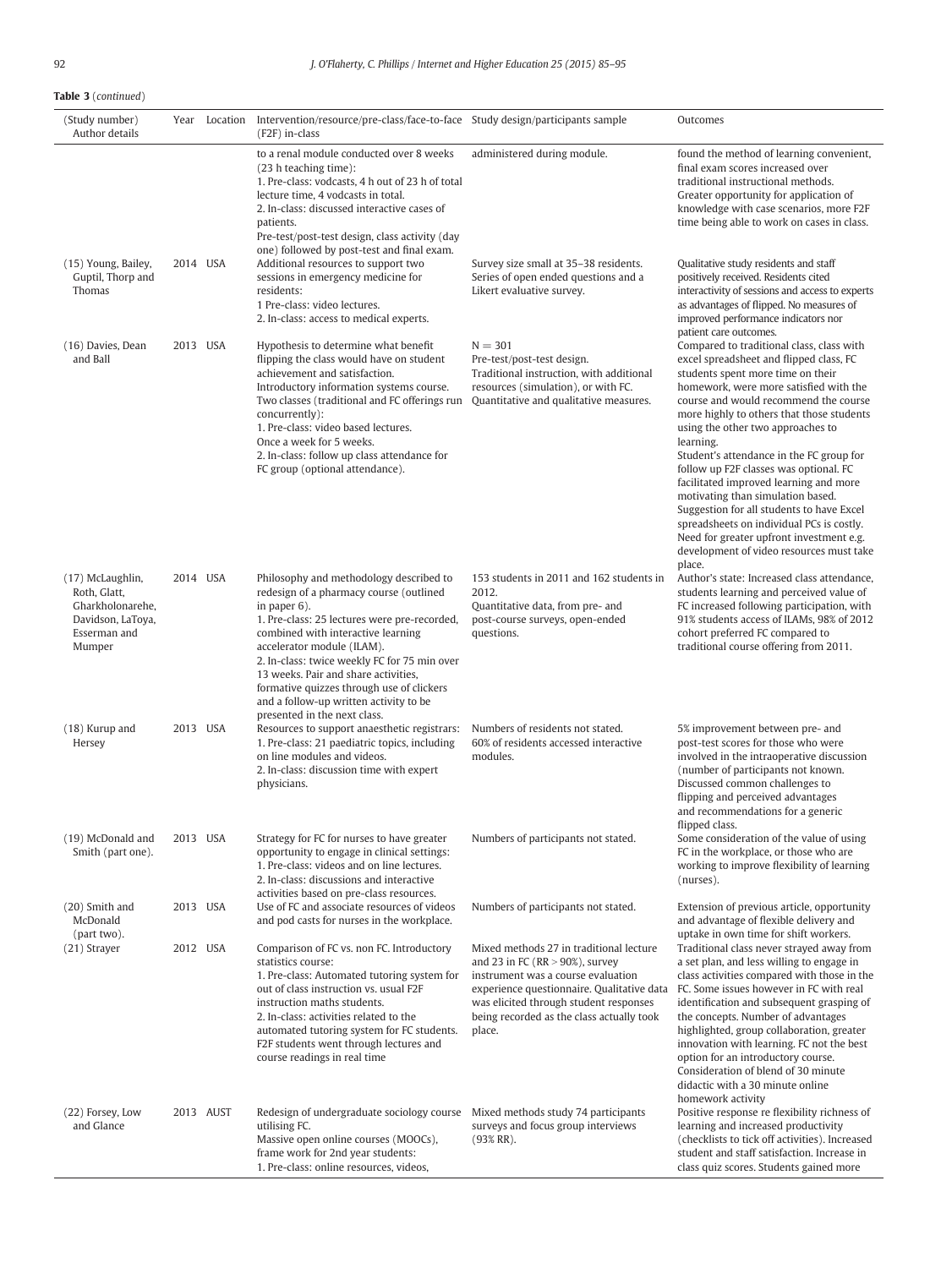#### Table 3 (continued)

| (Study number)<br>Author details  |               | Year Location Intervention/resource/pre-class/face-to-face Study design/participants sample<br>(F2F) in-class                                                                                                                                                                                                                                                       |                                                                                                                                                                                                                                                 | Outcomes                                                                                                                                                                                                                                                                  |
|-----------------------------------|---------------|---------------------------------------------------------------------------------------------------------------------------------------------------------------------------------------------------------------------------------------------------------------------------------------------------------------------------------------------------------------------|-------------------------------------------------------------------------------------------------------------------------------------------------------------------------------------------------------------------------------------------------|---------------------------------------------------------------------------------------------------------------------------------------------------------------------------------------------------------------------------------------------------------------------------|
|                                   |               | interviews and lectures.<br>2. In-class: through use of a checklist,<br>students unpacked preparatory pre-class<br>resources and expanded these into group<br>activities.                                                                                                                                                                                           |                                                                                                                                                                                                                                                 | out of F2F hours. Negatives; lack of<br>interaction, loss of university campus<br>life and culture. Potential to overcome<br>this fragmentation from the larger student<br>body by occasionally having a keystone<br>F2F lecture incorporated into the hybrid<br>classes. |
| (23) Gannod, Burge<br>and Helmick | 2007 USA      | Software engineering package (65 separate<br>videos and podcasts) designed for use in<br>curriculum for these students introduced in<br>1 course to 40 students (technical report):<br>1. Pre-class: videos and lectures<br>$(3-6 h)$ per week).<br>2. In-class: laboratory experiments and<br>associated activities                                                | None stated and no data.                                                                                                                                                                                                                        | Interesting article acknowledging learning<br>styles, students who are best suited and<br>lead in time/supports for lecturers with<br>development of resources.                                                                                                           |
| (24) Lage, Platt<br>and Tregila   | 2000 USA      | Introductory economics course, 2, 75 minute<br>sessions per week for either FC or F2F class:<br>1. Pre-class Video and PowerPoints.<br>2 In-class: activities and worksheets aligned<br>with pre-class resources.                                                                                                                                                   | End of semester survey (Likert scales<br>and open-ended questions), sample size<br>not stated.                                                                                                                                                  | Examination of learning styles<br>(traditional vs. FC).<br>Overall preference for the introduction<br>of FC.                                                                                                                                                              |
| (25) Hoffmann                     | 2014 USA      | Qualitative research method class<br>(post-graduate education students):<br>1. Pre-class: online readings, preparatory<br>activities for coding/evaluation of data sets<br>2 In class: discussion and analysis of data<br>sets, final weeks of course involved analysis<br>of own data sets.                                                                        | Student evaluations, $17/19$ (RR $> 90\%$ )                                                                                                                                                                                                     | Overall positive student response to the<br>use of FC. Lead in time for lecturers to<br>prepare course materials was<br>acknowledged.                                                                                                                                     |
| $(26)$ Butts                      | 2014 AUST     | Actuary students in a final year programme:<br>1. Pre-class: online lectures with supportive<br>notes.<br>2. In-class: activities designed to get<br>students to challenge each other,<br>re activities in Excel.                                                                                                                                                   | Two-part survey:<br>Students asked the value of traditional<br>lecture compared with online activities<br>$(n = 62)$ .<br>Students then asked about nature of<br>activities and perception of class time<br>$(n = 50, from original 62 above).$ | Student satisfaction at 50%, but increased<br>over time, 25% students did not see any<br>improvement in their learning with FC.<br>Acknowledgement of time needed for<br>academics to adequately prepare<br>resources.                                                    |
| $(27)$ Hung                       | 2014 Taiwan   | Flipped format used a WebQuest active<br>learning strategy to organise learning<br>materials.<br>Language education course.<br>1 Pre-class: class: watch movie trailers and<br>questionnaire.<br>2. In-class: tutorials and students working in<br>pairs towards follow up presentations.                                                                           | Comparison between 3 different formats<br>for flipped ( $n = 25$ ), semi flipped<br>$(n = 25)$ and control group $(n = 25)$ .<br>Computer-assisted language programme.                                                                          | Increased perceived learning engagement,<br>increase in overall learning satisfaction<br>(via robust statistical analysis) increased<br>mean scores on lesson assessments in<br>flipped over two other formats.                                                           |
| (28) Jamaludin and<br>Osman       | 2014 Malaysia | Use of FC based on Reeves (2013)<br>four-aspect conceptualisation of student<br>engagement to promote active learning<br>relating to behavioural, emotional, cognitive<br>and agentic engagement.<br>Instructional design course, u/grad Teachers<br>of English to Speakers of Other Languages<br>(TESOL).Pre- and in-class resources and<br>activities not stated. | Quantitative data with Likert scale<br>questions ( $n = 24$ ).                                                                                                                                                                                  | FC demonstrated the 4 aspects of Reeve's<br>engagement model were enhanced, with<br>emotional engagement being the best<br>predictor of interest with learning.                                                                                                           |

enhanced class preparation, increased classroom interactivity and improved academic performance. However, our review of the current literature has shown that there is little empirical validation across all these contexts. One study suggested that the format and structure of learning materials in the flipped classroom contributed significantly to the student's satisfaction with their flipped learning experiences (27). The flip teaching also offers more flexible learning opportunities for preview and review which could appeal to a range of learner styles for diversity and those with accessibility concerns. There is future potential to explore individual differences in response to different types of course structures i.e., is there a particular demographic or personality that may predict reactions to a flipped class. Placing materials online is a good format to teach lower order cognitive skills but not higher order [\(Prunuske, Batzli, Howell, & Miller, 2012\)](#page-11-0).

#### 4.2. What occurs in real time during the flipped class?

During class time academics function more as a learning coach than as a teacher, using F2F class time for both individual inquiry and collaborative activities that clarify concepts and contextualise knowledge through application, analyse, planning and producing solutions ([Anderson, Krathwohl, & Airasian, 2001](#page-11-0)). The results of the scoping review suggest instructors need to redesign their curriculum so that the pre-class activities are integrated better into their F2F classes with active learning pedagogies so students understand the model and are motivated to prepare for class; how these resources are integrated into the overall approach is what matters [\(Tucker, 2012\)](#page-11-0).

#### 4.3. What is known about the time, cost, and staffing required in flipping a class?

The intensity and effort required to develop interactive materials which was acknowledged in only a small number of articles, could pose serious obstacles for some higher education institutions in terms of resource allocation and lack of IT support (9). Some institutions acknowledge more supervision may be required in the F2F real time classes (25). The flipped model requires funding to cover the cost of pre-class resources and ongoing IT support (18).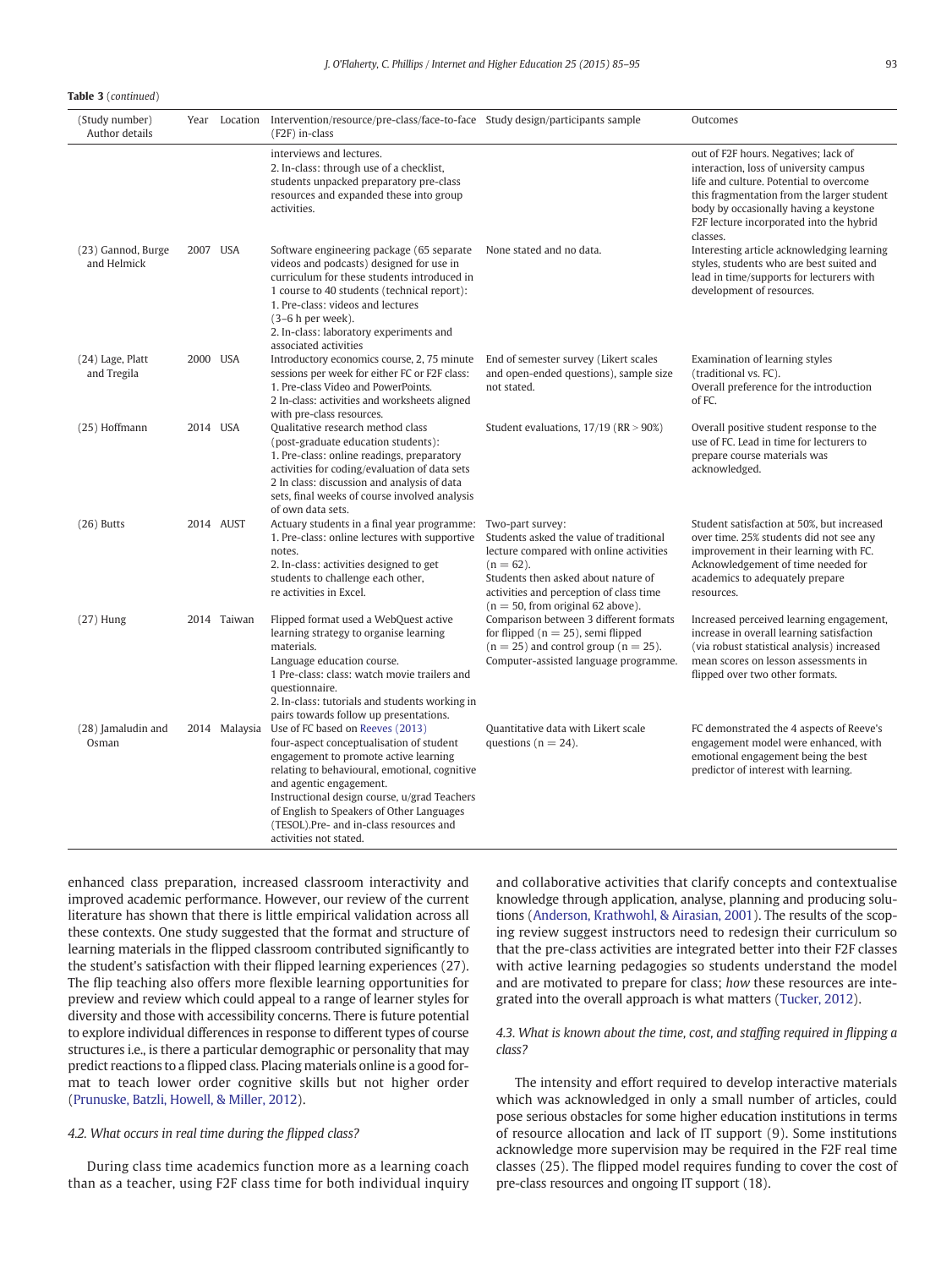4.4. Evaluating short-term and long term student outcomes from a flipped classroom

Our review indicates a number of positive student learning outcomes from this pedagogical approach. From our scoping review, we have found that other than in the popular press, there is limited published evidence on student learning outcomes, particularly long term, from flipped learning approaches, particularly in HE ([Hamdan, McKnight,](#page-11-0) [McKnight, & Artfstrom, 2013\)](#page-11-0). It is evident though from our review that there is a strong willingness for academics to engage in the redesign of their students' learning experiences using the flipped classroom. This is particularly so for large first year foundational STEM courses.

Studies focussing on student perceptions of the flipped class were generally positive with a significant minority having some negative views. This suggests that the flipped classroom may not be applicable to all subjects. For instance, [Strayer \(2012\)](#page-11-0) performed a comparative study between a flipped classroom and the traditional classroom for an introductory statistics course. The findings of this study demonstrated that students participating in the flipped classroom were less satisfied with the teaching format than students in the traditional classroom were. Also it is important as [Forsey, Low, and Glance \(2013\)](#page-11-0) pointed out to guard against the "Hawthorne effects" where any change in operating procedures can produce increases in worker productivity and/or satisfaction.

This review found very few studies that actually demonstrated robust evidence to support that the flipped learning approach is more effective than conventional teaching methods. Only one study used empirical validation to show that a structured flipped classroom in comparison to the traditional one could effectively engage students in deep learning (27). Whilst some studies referred to a modest improvement of academic performance, through outcomes of increased examination scores or improved student satisfaction, further research is required in this area, with longitudinal cohorts evaluating the learning outcomes of utilising flipped approaches compared with traditional teaching methods.

#### 4.5. Acknowledging pedagogical acceptance by staff and students, and what is known about the conceptual frameworks used to design a flipped class?

From the scoping review a key theme emerging was one of the greatest obstacles was related to staff capacity to design, implement and evaluate the effectiveness of their flipped classrooms. It is evident that teachers do recognise the value of using sound pedagogical approaches to enhance the student experiences through curriculum renewal, but need support to develop skills needed to effectively guide the systematic use of technologies and translate conceptual thinking into planned learning sequences. Essential to the effective implementation of flipped learning are 'professional educators' who are reflective and actively engage in scholarly networks ([Hamdan et al., 2013, p. 6](#page-11-0)).

However, an emerging barrier for staff to do this meaningfully seems to be a lack of pedagogical understanding of how to effectively translate the flipped classroom concept into practice, with the aim of engaging first year students. This lack of awareness is trivialising flipped approaches and reducing the potential of this major curriculum renewal opportunity. Although universities, both in Australia and internationally perceive efficiencies in the flipped classroom at a time of cost reductions, the flipped classroom is seen as a strategy that can genuinely improve the student learning experience through increased interactivity. This then becomes an added pressure for many educators to renew their curriculum with an approach that they may not fully understand.

#### 5. Implications for research and practice

In this section we explore unresolved issues associated with the current literature of the flipped classroom approach and the student learning experience, providing clear proposals for further educational research development.

It is evident from the current review that there is a risk that flipped classroom curriculum approaches may 'wither on the vine' through a lack of pedagogical integrity. For example, students are less likely to engage in pre-class activities that lack interactivity, fail to provide formative feedback mechanisms and are/or not coherently linked to the F2F class. Equally, there needs to be a balance between pre-class preparatory activities and time spent with actual F2F work (5). A lack of engagement with the pre-class activities results in variability of student preparedness, adding another level to the learning challenges of already diverse first year student cohorts, particularly in large foundation courses. Both students and staff need to be fully engaged throughout the learning process.

Future research should consider the relationship of other indicators of student engagement in the flipped class (not just examination scores). Constructs such as engagement are not always easily reduced to measurable items on survey instruments or a reflection of examination performance and so warrant further investigation. For example, utilising online activity as a measure to quantitate student engagement, though important, is only one variable known to impact on student development.

The scoping review has identified a number of gaps in the literature that need to be addressed for effective implementation of flipped classrooms for curriculum transformation by educators. These include the under-utilisation of conceptual frameworks that enable a united approach to pre-, F2F and post-learning activities, resulting in a lack of clarity and heavy content focus; an under-developed capacity to blueprint, that is, to translate conceptual frameworks into context-specific plans and a lack of understanding of how to design and support inquiry-based learning and metacognition in a flipped learning curriculum.

There is also a need for stronger evidence in evaluating student learning outcomes that particularly improved student learning and development, as critical thinkers, problem solvers and team players; a need to stimulate higher order thinking through the use of creative technologies and applied learning; and a need for guidelines about current approaches to assessment [\(Haladyna, Downing, & Rodriguez,](#page-11-0) [2002\)](#page-11-0) and feedback ([Merry, Price, Carless, & Taras, 2013\)](#page-11-0), e.g. writing quality learning checkpoints (in pre- and/or F2F sessions).

Australia, like a number of other countries has distance education students who study remotely, off-campus. In 2010 just under one million (81%) higher education students in Australia were studying internally (on-campus), 12% were external (off-campus) and the remaining 7% were multi-modal (distance or online delivery) ([Australian](#page-11-0) [Bureau of Statistics, 2010](#page-11-0)). Only one study addressed the needs of the off campus student (6), which utilised synchronously delivery via video to a satellite classroom, as all the others involved on campus students.

It is possible to deliver the F2F internal class synchronously to the external class via videoconference but the majority of off campus students enrol in this mode due to its flexible delivery and to avoid being locked into fixed class time. This becomes a potential limitation of the flipped model if the underlying premise is that students engage in real time collaboration with fellow students.

#### 6. Conclusion

It is becoming evident that even though universities and work places perceive efficiencies in the flipped classroom at a time of increasing cost-cutting measures, academics also see this as an opportunity for curriculum renewal and developing a more student-centred approach. The flipped model has the potential to enable teachers to cultivate critical and independent thought in their students, building the capacity for lifelong learning and thus preparing future graduates for their workplace contexts. However, there is a danger that educators renewing their curriculum may not fully understand the pedagogy of how to effectively translate the flipped class into practice. Based on this scoping